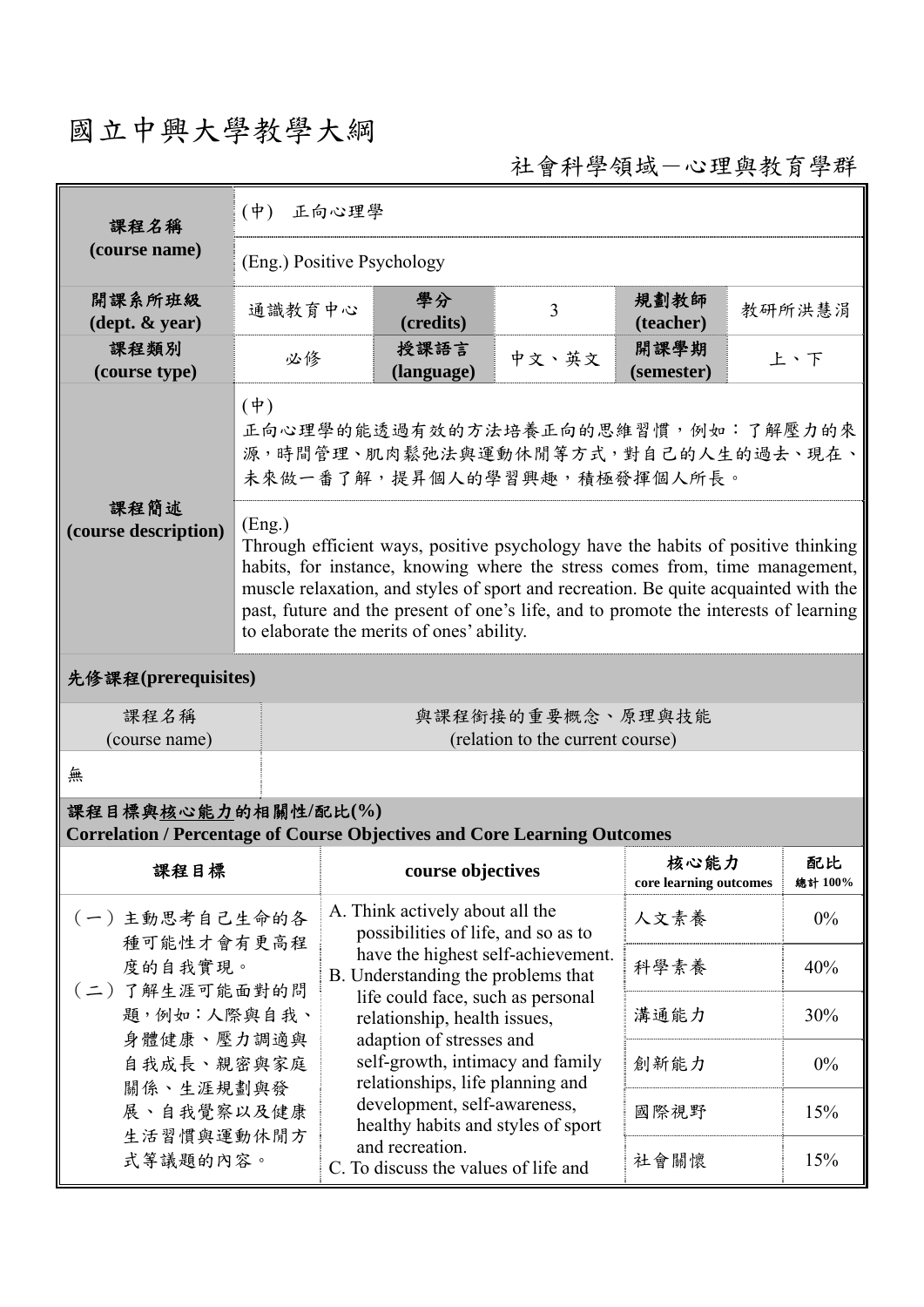| (三)探討個人的生命與價值<br>以及追求個人成長的多<br>種方式。<br>(四)增進自我心理健康並積<br>極追求幸福與快樂的正<br>向人生。<br>課程目標之教學方法與評量方式                                                                                                                                                                                                                                                                                                                                                                                                                      |             | chase for the variety of individual<br>growth.<br>D. To improve self-mental health and<br>be active to go after the happiness<br>of positive life. |                                                               |      |  |  |  |  |  |
|-------------------------------------------------------------------------------------------------------------------------------------------------------------------------------------------------------------------------------------------------------------------------------------------------------------------------------------------------------------------------------------------------------------------------------------------------------------------------------------------------------------------|-------------|----------------------------------------------------------------------------------------------------------------------------------------------------|---------------------------------------------------------------|------|--|--|--|--|--|
| <b>Teaching Strategies and Assessment Methods for Course Objectives</b>                                                                                                                                                                                                                                                                                                                                                                                                                                           |             |                                                                                                                                                    |                                                               |      |  |  |  |  |  |
| 課程目標                                                                                                                                                                                                                                                                                                                                                                                                                                                                                                              |             | 教學方法                                                                                                                                               |                                                               | 評量方式 |  |  |  |  |  |
| 同上段                                                                                                                                                                                                                                                                                                                                                                                                                                                                                                               | 講授<br>討論/報告 |                                                                                                                                                    | 課程分組與實作報告 30%<br>課程出席參與 30%<br>三篇人生腳本撰寫:自由書寫三篇 30%<br>期末心得10% |      |  |  |  |  |  |
| 授課內容(單元名稱與內容、習作/考試進度、備註)                                                                                                                                                                                                                                                                                                                                                                                                                                                                                          |             |                                                                                                                                                    |                                                               |      |  |  |  |  |  |
| (course content and homework/tests schedule)<br>1.<br>課程介紹<br>正向心理學<br>2.<br>逆境與堅毅性格<br>3.<br>心理生理新富餘(plentitude)運動/自我概念與自尊的影響 (心理衛生 chap.3)<br>4.<br>5.<br>壓力反應:壓力的本質與壓力源→抗壓撇步(一)肌肉鬆弛法<br>壓力的反應→抗壓撇步(二)時間管理抗壓撇步與抗壓撇步(三)鬆弛練習(α波)與心流<br>6.<br>有效因應→抗壓撇步(四)認知調整<br>7.<br>8.<br>健康生活型態與運動休閒 分組報告一<br>期中考<br>9.<br>10.<br>正向影片放映與討論 -- 拼出新世界<br>11.<br>我的情绪管理 分組報告三<br>12. 過去、現在與未來 分組報告四<br>13.<br>我的心理素質<br>分組報告五<br>14.<br>快樂與感恩 分組報告六<br>15.<br>我的人生腳本 分組報告七<br>16.<br>我的夢想實現小書<br>期末檢討與整理(學習心得回饋) (各分組報告)<br>17. |             |                                                                                                                                                    |                                                               |      |  |  |  |  |  |
| 教科書&參考書目(書名、作者、書局、代理商、說明)<br>(textbook & other references)                                                                                                                                                                                                                                                                                                                                                                                                                                                        |             |                                                                                                                                                    |                                                               |      |  |  |  |  |  |
| Swanson E.(2007/2008) • The joy of living: unlocking the secret & science of happiness/世界上最快樂的<br>人,江翰雯等譯。臺北:橡實文化。<br>Weiner E. $(2008/2009)$ The geography of bliss: one grump's search for the happiness places in the<br>world/尋找快樂之國。臺北:天下文化。<br>長安靜美譯(2010)。把壓力變成前進的動力。臺北:普天。<br>愛思特·希克斯、傑瑞·希克斯(2008)。情緒的驚人力量。臺北:天下。<br>蔡卓芬譯(2010)。你可以不只這樣。臺北:天下。                                                                                                                                                            |             |                                                                                                                                                    |                                                               |      |  |  |  |  |  |